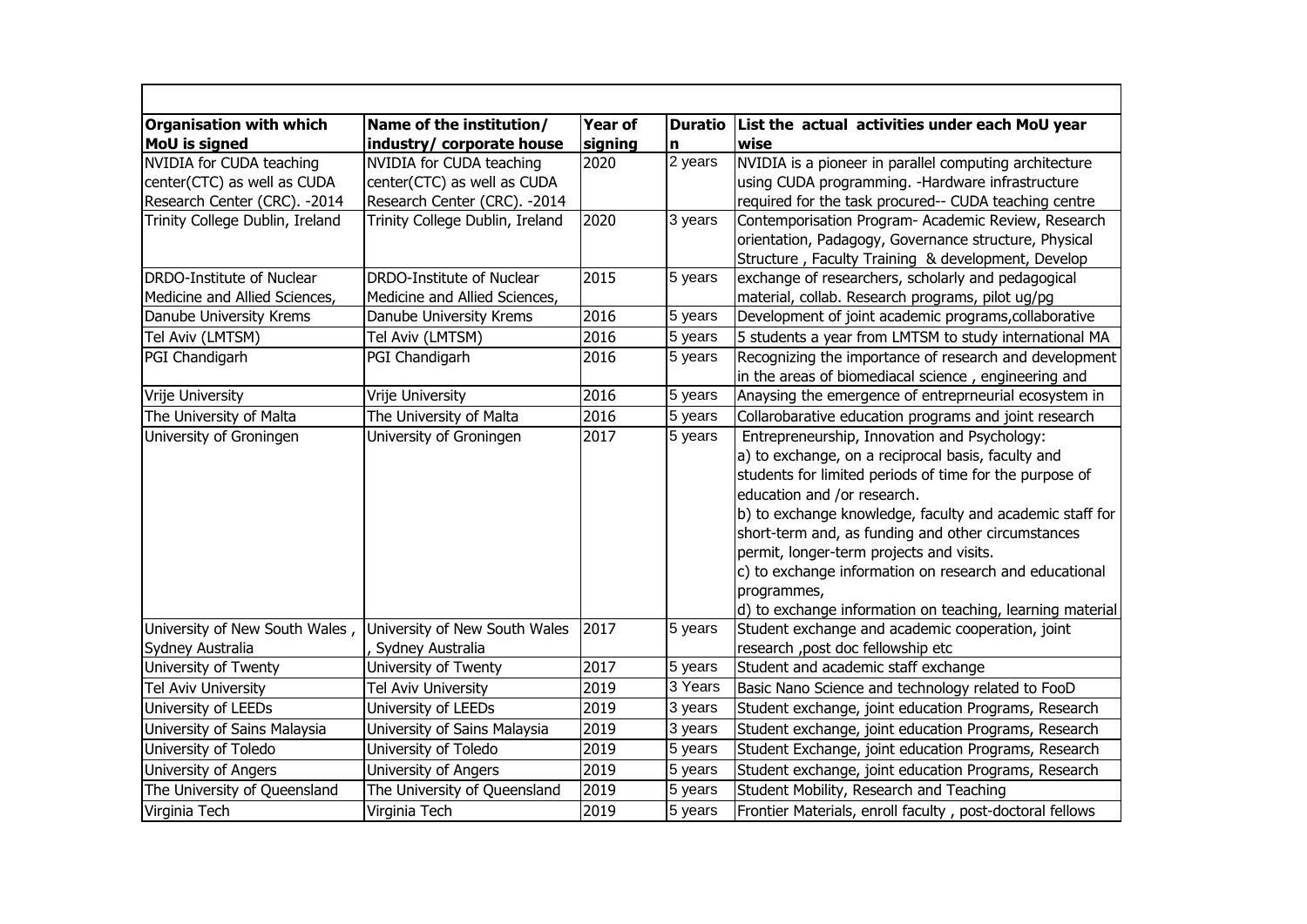| CSIR-NPL, New Delhi                       | CSIR-NPL, New Delhi                       | 2020 | 1 year  | Project Semester, ME dissertation, Ph.D.                  |
|-------------------------------------------|-------------------------------------------|------|---------|-----------------------------------------------------------|
| Punjab Agriculture University             | Punjab Agriculture University             | 2020 | 3 years | Projects under food security                              |
| MIAMI UNIVERSITY OXFOND,                  | MIAMI UNIVERSITY OXFOND,                  | 2021 | 5 years | Joint and articulated degree programs, teaching research  |
| <b>CSIR WEST BENGAL</b>                   | <b>CSIR WEST BENGAL</b>                   | 2021 | 5 years | Cooperative research, facilitate the excahnge ideas and   |
|                                           |                                           |      |         | update the technical skills of the students through the   |
|                                           |                                           |      |         | hands on skill promotion, jointly organize the skill      |
|                                           |                                           |      |         | development progrms and events like seminars,             |
| University of La Rochelle                 | University of La Rochelle                 | 2021 | 5 years | Student exchange programmes                               |
| PepsiCo India Holding Pvt. Ltd a          | PepsiCo India Holding Pvt. Ltd            | 2020 | 2 years | Project for large scale production of minitubers in its   |
| Oracle Academy                            | Oracle Academy                            | 2019 | 5 years | Under this program CSED, received licensing to Oracle     |
|                                           |                                           |      |         | Database products on huge discount, also learning         |
| <b>Infosys Campus Connect</b>             | <b>Infosys Campus Connect</b>             | 2020 | 2 Years | Launched by Infosys in May 2004, CC is a unique           |
|                                           |                                           |      |         | academia-industry initiative to "architect the education  |
|                                           |                                           |      |         | experience". Around 800 Students Got Professional         |
|                                           |                                           |      |         | Benefits From Such Training.                              |
| <b>TCS PhD Research</b>                   | <b>TCS PhD Research</b>                   | 2015 | 5 years | Sponsoring Phd Candidates For a Maximum Of 4 Years.       |
| <b>TATA Motors</b>                        | <b>TATA Motors</b>                        | 2017 | 5 years | Sponsoring Student projects and fellowships of Mtech      |
|                                           |                                           |      |         | and degree programs at TIET. Training and education       |
|                                           |                                           |      |         | programs for TATA Motors employees through continuing     |
|                                           |                                           |      |         | education program. Industrial Training programs for TIET  |
|                                           |                                           |      |         | students for industrial exposure                          |
| <b>NSIC Technical Service Centre</b>      | <b>NSIC Technical Service Centre</b>      | 2018 | 2 years | Imparting Skill development through training of students  |
|                                           |                                           |      |         | to address skill requirment of the Industry               |
| Department of Science,                    | Department of Science,                    | 2019 | 5 years | Collaborative programmes to make Punjab The R&I hub       |
| Technology and Environment                | Technology and Environment                |      |         | and the healthiest state with healthy environment         |
| Innoscience Research SDN BHD              | Innoscience Research SDN BHD 2019         |      | 2 years | Collaborative research                                    |
| Malaysia                                  | Malaysia                                  |      |         |                                                           |
| MeitY(GoI)                                | MeitY(GoI)                                | 2020 | 1825    | STEP-TIET & MeitY(GoI)                                    |
|                                           |                                           |      | Days    |                                                           |
| <b>EXUN INNOVATION LLP</b>                | <b>EXUN INNOVATION LLP</b>                | 2020 |         | 730 Days STEP-TIET & EXUN INNOVATION LLP                  |
| COMPANY/WENDOR for                        | COMPANY/WENDOR for                        |      |         | COMPANY/WENDOR MeitY(GoI) grant received by STEP-         |
| providing Financial assistance to         | providing Financial assistance            |      |         | TIET                                                      |
| <b>EXUN INNOVATION LLP</b>                | to EXUN INNOVATION LLP                    |      |         |                                                           |
| COMPANY/WENDOR<br>NOISY LABS PVT. LTD for | COMPANY/WENDOR<br>NOISY LABS PVT. LTD for | 2020 |         | 730 Days STEP-TIET & NOISY LABS PVT. LTD MeitY(GoI) grant |
| providing Financial assistance to         | providing Financial assistance            |      |         | received by STEP-TIET                                     |
|                                           |                                           |      |         |                                                           |
| NOISY LABS PVT. LTD                       | to NOISY LABS PVT. LTD                    |      |         |                                                           |